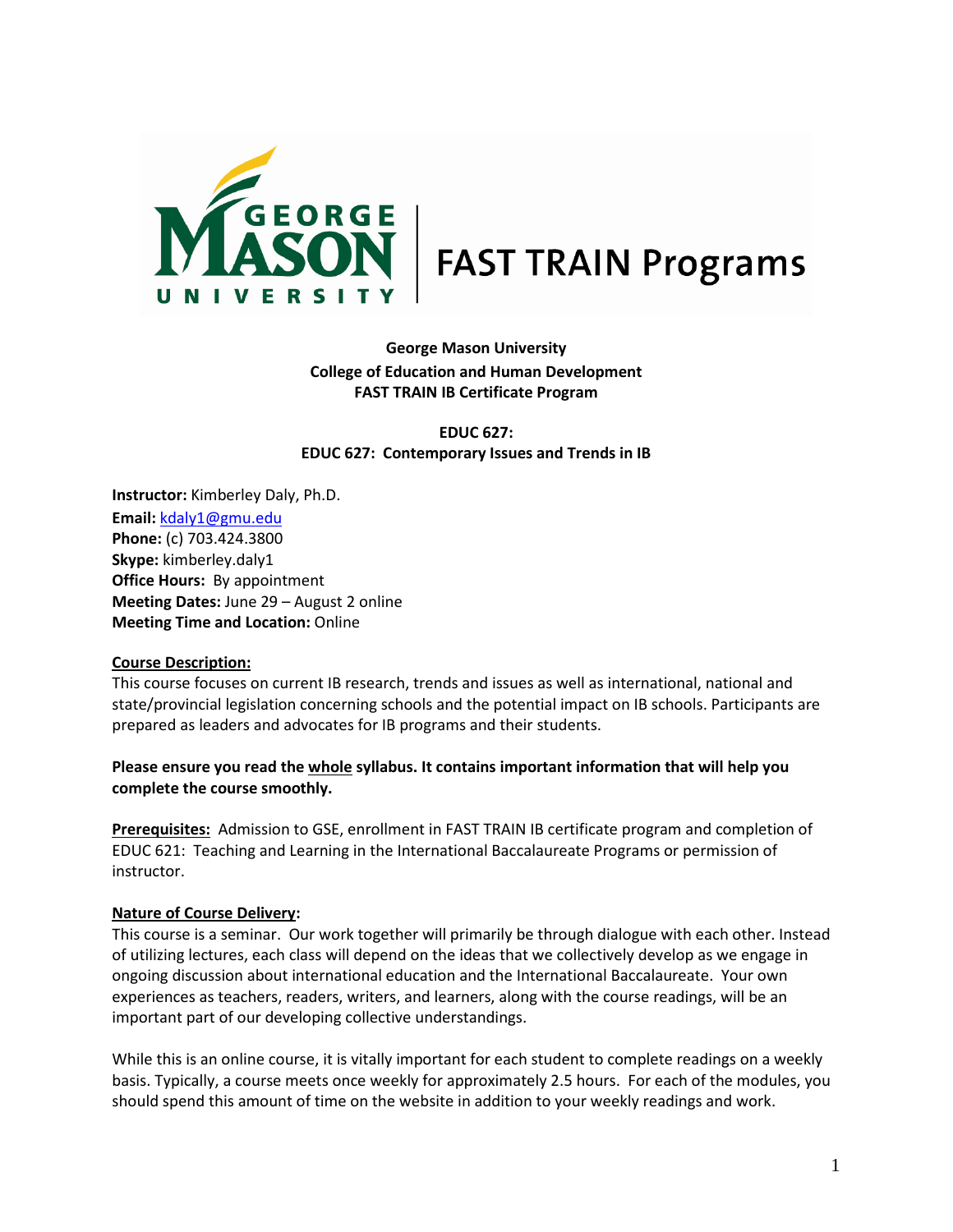Successful students in an online learning environment are proactive, self-regulated and manage their time well. **You will also be required to participate in at least one synchronous session and one online or face to face conference.** 

## **Expectations for Participation:**

This online course is **not self-paced.** You will be expected to complete one module every week. Completing a module involves reading and participating in discussions with the whole class and completing a task. You are asked to engage deeply with the subject matter, to take risks in your thinking, and to listen to and learn from your classmates. The quality of this class depends on the community we create as we engage deeply with the big ideas of the course. For each module you have the possibility of earning up to 10 points for your participation. These points will be awarded at the close of discussion for each module and recorded in the online grade book.

## **Standards:**

## **National Board of Professional Teaching Standards**

Proposition 1: Teachers are committed to students and their learning.

Proposition 2: Teachers know the subjects they teach and how to teach those subjects.

Proposition 3: Teachers are responsible for managing and monitoring student learning.

Proposition 4: Teachers think systematically about their practice and learn from experience.

Proposition 5: Teachers are members of learning communities

ASTL 6: Teachers attend to the needs of culturally, linguistically and cognitively diverse learners.

ASTL 7: Teachers are change agents, teacher leaders, and partners with colleagues and families.

## **Area of Inquiry 1: Curriculum Processes**

- A. What is international education and how does the IBO's mission and philosophy support it?
- A. What is the context in which your IB school exists? What political, social and legislative forces affect the delivery of the program?
- A. How are the aims of the IB program congruent with national philosophy in your context? How are they different?
- B. In what ways does your program support intercultural awareness and the development of cultural identity? International mindedness?
- B. In what ways does your program come into conflict with local norms, values and beliefs? How is that addressed?

# **Area of Inquiry 4: Professional Learning**

- N. What is reflective practice and how does it support program implementation and enhance practice?
- N. How does your setting promote a Community of Learners?
- O. What is the role of collaborative working practice in supporting program learning outcomes?
- O. In what ways to political, social and legislative matters affect building a community of professional practice?
- P. In what ways is technology supporting your Community of Learners?
- P. How have you used technology to extend your learning community?
- P. How do we determine the effectiveness of our learning community?

### **Technology (ISTE):**

IV. Teachers use technology to enhance their productivity and professional practice.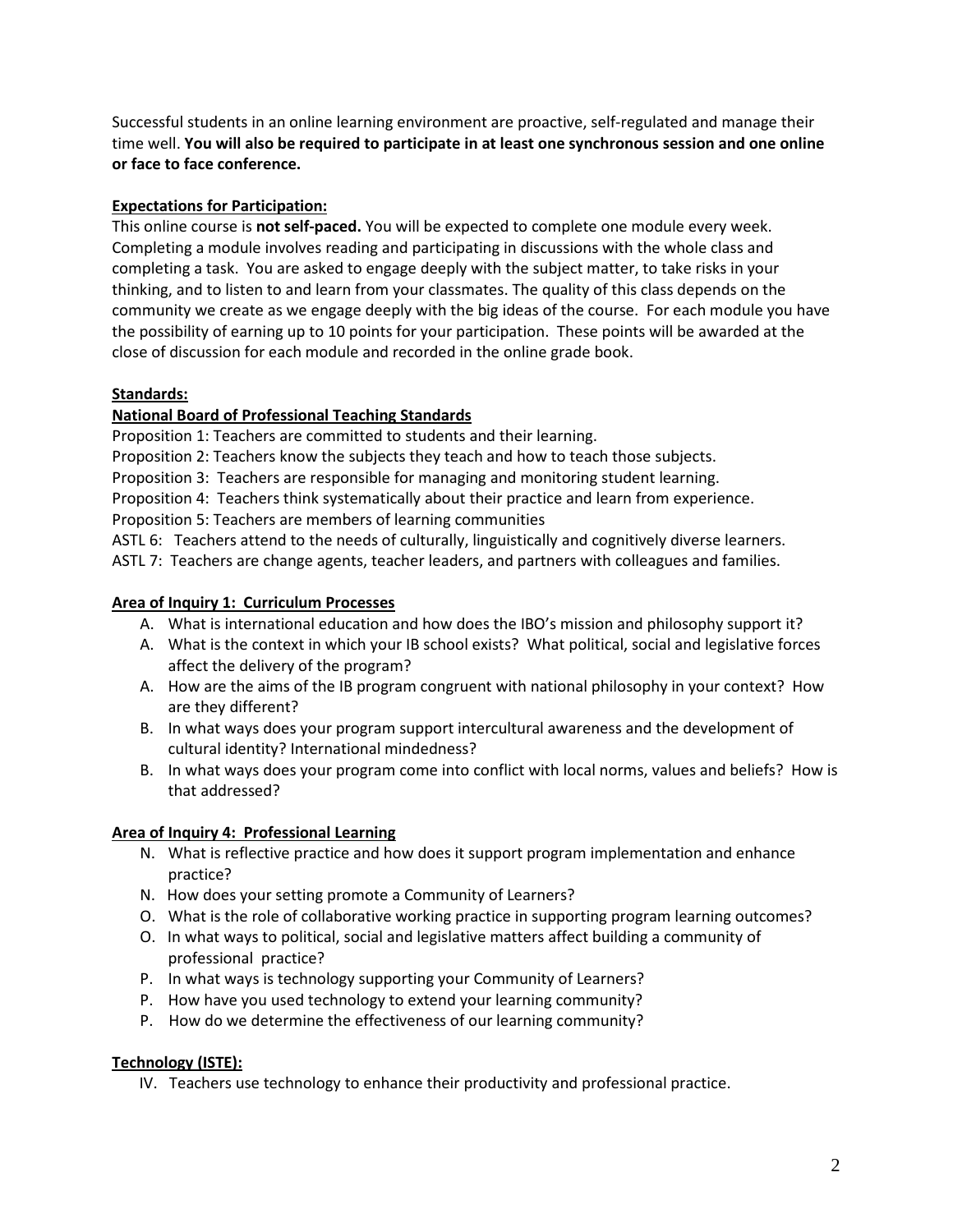## **Learner Outcomes:**

This course is designed to enable students to:

- a. Gain knowledge of historical, political and theoretical perspectives as well as major current trends and issues in international education and how they related to current IB education professional roles and programs.
- b. Examine the role of federal and state-provincial legislation and policy on education programs and services for children and their families.
- c. Examine the purpose of advocacy and the role of local, state-provincial, national and international organizations.
- d. Discuss the intersection of equity and excellence.
- e. Synthesize the implications of current trends and issues within the context of historical, political and theoretical perspectives in international education.
- f. Possess the knowledge and skills to communicate effectively on behalf of international education and IB programs.

| <b>Outcomes</b> | <b>NBPTS/ASTL</b> | ΙB        | <b>Technology</b> |
|-----------------|-------------------|-----------|-------------------|
| o               | 1, 5, 7           | a,b,n,o   |                   |
|                 | 1, 5, 7           | a,b,n,o   |                   |
|                 | 5,6,7             | a,b,o,p   |                   |
|                 | 1,6               | a,b       |                   |
|                 | 1,4               | a,b       |                   |
|                 | 1, 5, 7           | a,b,n,o,p |                   |

#### **Standards and Outcomes Table:**

### **Required text:**

Pearce, R., Ed. (2013). *International Education and Schools: Moving Beyond the First 40 Years*. London: Bloomsbury

Additional readings will be drawn from contemporary journals as well as published research on international education and International Baccalaureate and other programs.

### **Technology Resources:**

- All students are required to have access to a computer with Internet access and a current GMU email account.
- All students will be enrolled in the online Curriculum Center through the International Baccalaureate Organization.
- All students will have an online copy of the complete IB Teacher Award Standards, Level 1.

### **Relevant Websites:**

- International Baccalaureate Organization, [http://www.ibo.org](http://www.ibo.org/)
- Practitioner Research as Staff Development[, http://www.aelweb.vcu.edu](http://www.aelweb.vcu.edu/)
- American Psychological Association[, http://www.apa.org](http://www.apa.org/)

### **GMU Policies and Resources for Students:**

• Students must adhere to the guidelines of the George Mason University Honor Code [See http:/[/oai.gmu.edu/the-mason-honor-code/\]](http://oai.gmu.edu/honor-code/).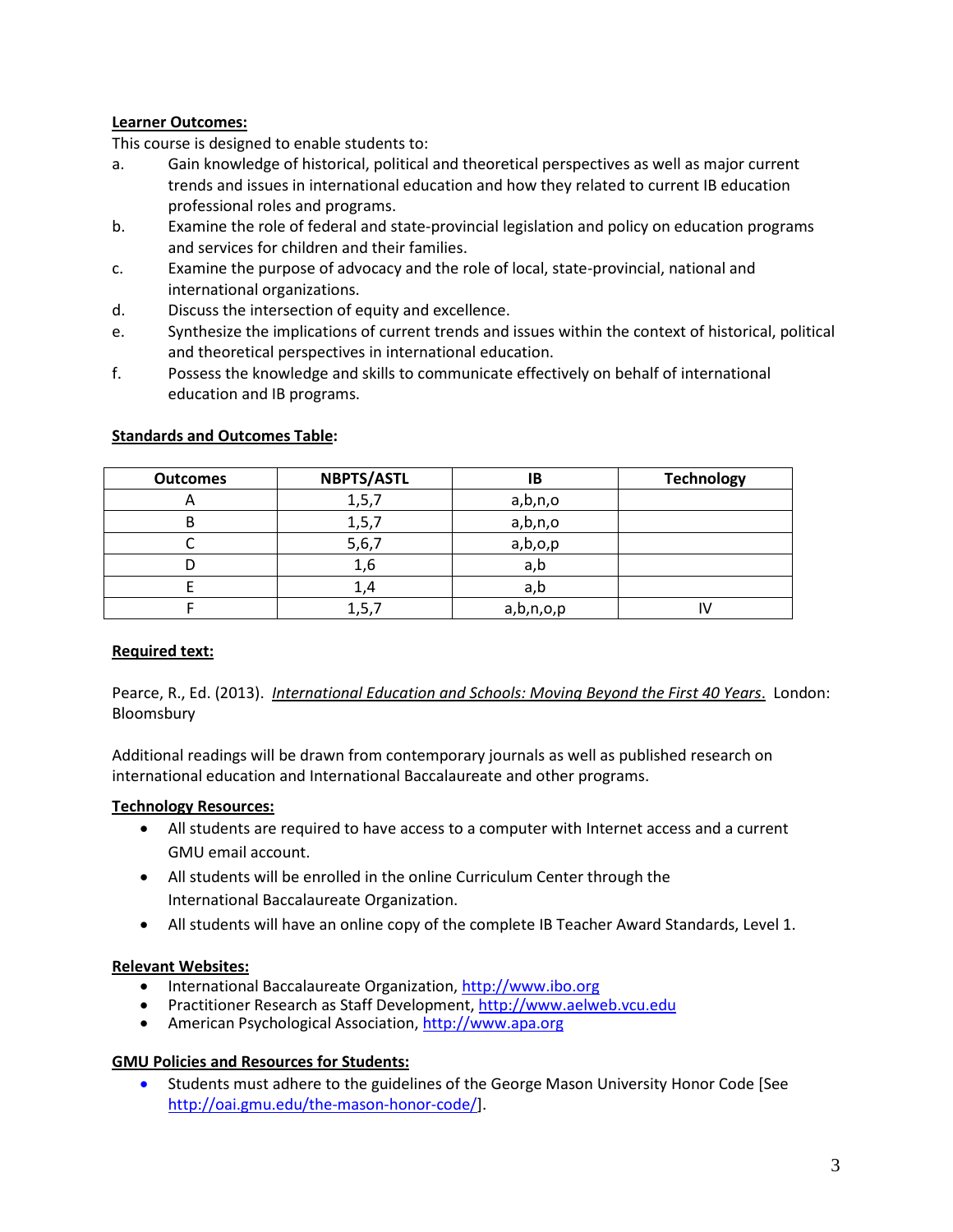- The principle of academic integrity is taken very seriously and violations are treated as such. *Violations of the honor code* include: copying a paper or part of the paper from another student (current or past); reusing work that you've already submitted for another class (unless express permission has been granted by your current professor **before** you submit the work); copying the words of an author from a textbook or any printed source (including the Internet) or closely paraphrasing without providing a citation to credit the author. For examples of what should be cited, please refer to:<https://owl.english.purdue.edu/owl/resource/589/02/>
- Students may also not "reuse" fieldwork hours. Each placement must have 20 documented hours that are solely for each course that you are in; you may be at the same site, but the same hours may not be counted towards the same course. **There are no fieldwork hours for EDUC 627.**
- Students must adhere to the guidelines of the George Mason University Honor Code [See http:/[/oai.gmu.edu/the-mason-honor-code/\]](http://oai.gmu.edu/honor-code/).
- [The George Mason University Counseling and Psychological Services \(CAPS\) staff consists of](http://universitypolicy.gmu.edu/1301gen.html)  [professional counseling and clinical psychologists, social workers, and counselors who offer a](http://universitypolicy.gmu.edu/1301gen.html)  [wide range of services \(e.g., individual and group counseling, workshops and outreach](http://universitypolicy.gmu.edu/1301gen.html)  [programs\) to enhance students' personal experience and academic performance](http://universitypolicy.gmu.edu/1301gen.html)  [\[See](http://universitypolicy.gmu.edu/1301gen.html) [http://caps.gmu.edu/\]](http://universitypolicy.gmu.edu/1301gen.html).
- Students with disabilities who seek accommodations in a course must be registered with the George Mason University Office of Disability Services (ODS) and inform their instructor, in writing, at the beginning of the semester [See [http://ods.gmu.edu/\]](http://ods.gmu.edu/).
- Students must follow the university policy stating that all sound emitting devices shall be turned off during class unless otherwise authorized by the instructor.
- The George Mason University Writing Center staff provides a variety of resources and services (e.g., tutoring, workshops, writing guides, handbooks) intended to support students as they work to construct and share knowledge through writing [See [http://writingcenter.gmu.edu/\]](http://writingcenter.gmu.edu/).
- FAST TRAIN students are expected to attend *all* class period of courses for which they register. Class participation is a factor in grading; instructors may use class absence, absence of postings, tardiness in posting or attendance, or cursory postings as de facto evidence of nonparticipation and as a result lower the grade as stated in the course syllabus (Mason Catalog). Any unexcused absences will result in a 25 percent deduction in your participation grade.

# **Professional Dispositions**:

Students are expected to exhibit professional behaviors and dispositions at all times.

### **Core Values Commitment**:

The College of Education & Human Development is committed to collaboration, ethical leadership, innovation, research-based practice, and social justice. Students are expected to adhere to these principles. <http://cehd.gmu.edu/values/>

# **Grading Policy:**

At George Mason University course work is measured in terms of quantity and quality. A credit normally represents one hour per week of lecture or recitation or not fewer than two hours per week of laboratory work throughout a semester. The number of credits is a measure of quantity. The grade is a measure of quality. The university-wide system for grading graduate courses is as follows: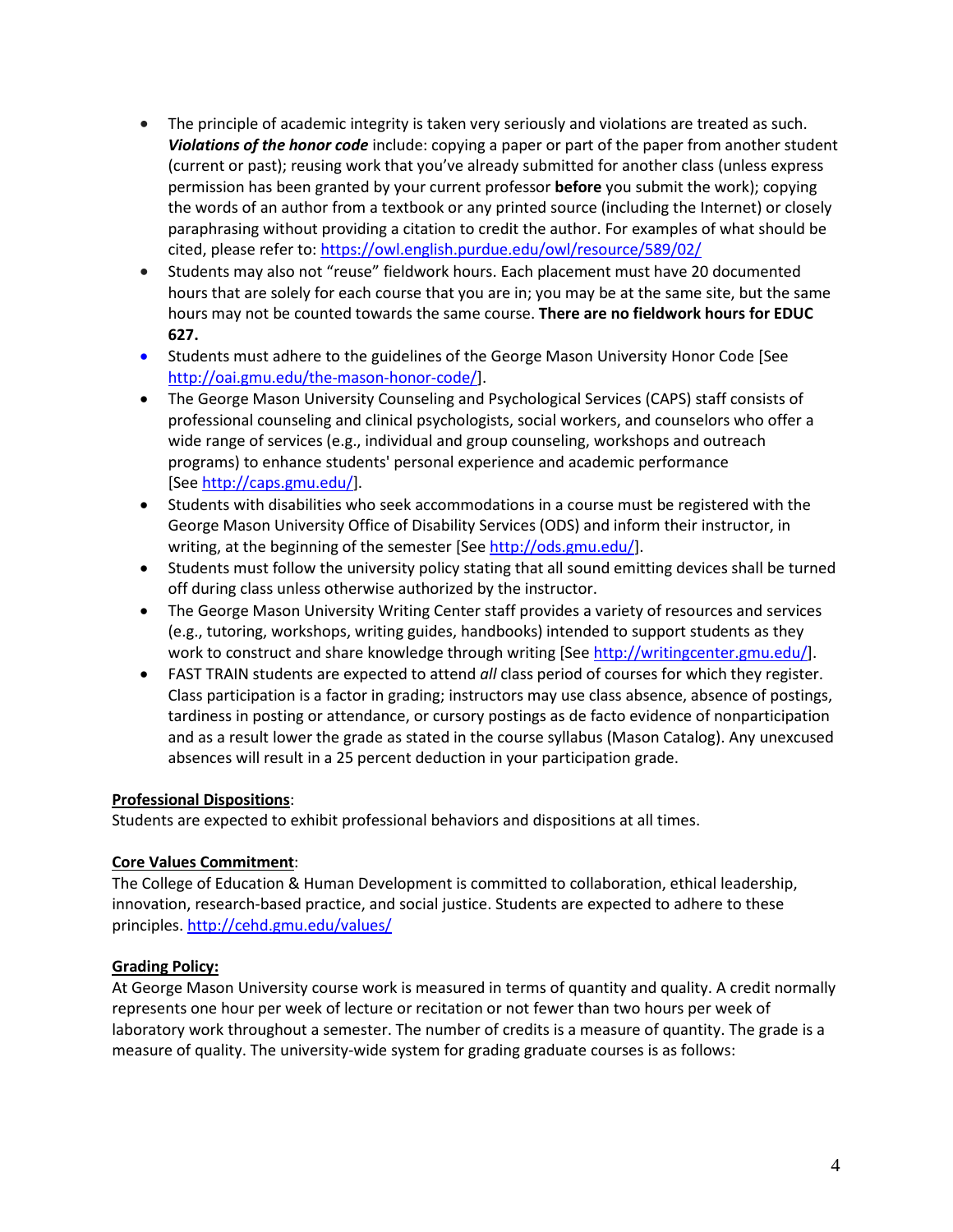| Grade        | <b>GRADING</b> | <b>Grade Points</b> | <b>Interpretation</b>                                                 |  |
|--------------|----------------|---------------------|-----------------------------------------------------------------------|--|
| $A+$         | $=100$         | 4.00                |                                                                       |  |
| $\mathbf{A}$ | 94-99          | 4.00                | Represents mastery of the subject through effort beyond basic         |  |
| A-           | $90 - 93$      | 3.67                | requirements                                                          |  |
| $B+$         | 85-89          | 3.33                | Reflects an understanding of and the ability to apply                 |  |
| B            | 80-84          | 3.00                | theories and principles at a basic level                              |  |
| $C^*$        | 70-79          | 2.00                | Denotes an unacceptable level of understanding and application of the |  |
| $F^*$        | < 69           | 0.00                | basic elements of the course                                          |  |

*Note: "C" is not satisfactory for a licensure course. "F" does not meet requirements of the Graduate School of Education.*

# **Incomplete (IN):**

This grade may be given to students who are in good standing, but who may be unable to complete scheduled course work for a cause beyond reasonable control. The student must then complete all the requirements by the end of the ninth week of the next semester, not including summer term, and the instructor must turn in the final grade by the end of the 10th week. Unless an explicit written extension is filed with the Registrar's Office by the faculty deadline, the grade of IN is changed by the registrar to an F (Mason catalog). Faculty may grant an incomplete with a contract developed by the student with a reasonable time to complete the course at the discretion of the faculty member. The faculty member does not need to allow up to the following semester for the student to complete the course. A copy of the contract will be kept on file in the FAST TRAIN office.

## **PBA's:**

All courses in the Certificate Program in Advanced IB Studies will have a required Performance Based Assessment. The required PBA for this course is an in-depth paper, also known as the **Journal Manuscript**. This assignment must be posted to Task Stream, where it will be reviewed and scored. Please see the FAST TRAIN website: [http://fasttrain.gmu.edu/assets/docs/fast\\_train/IB-Archive.pdf](http://fasttrain.gmu.edu/assets/docs/fast_train/IB-Archive.pdf) for more guidelines about the anthology.

Every student registered for any Certificate in IB Teaching and Learning course with a required performance-based assessment (will be designated as such in the syllabus) is required to submit this assessment to Task Stream (regardless of whether a course is an elective, a onetime course or part of an undergraduate minor.) Evaluation of your performance-based assessment will also be provided using Task Stream. Failure to submit the assessment to Task Stream will result in the course instructor reporting the course grade as Incomplete (IN). Unless this grade is changed upon completion of the required Task Stream submission, the IN will convert to an F nine weeks into the following semester.

# **GMU E-mail & Web Policy:**

Mason uses electronic mail (**[www.gmu.edu/email](http://www.gmu.edu/email)**) to provide official information to students. Examples include notices from the library, notices about academic standing, financial aid information, class materials, assignments, questions, and instructor feedback. Students are responsible for the content of university communication sent to their Mason e-mail account and are required to activate that account and check it regularly (Mason catalog). All communication sent for this course will be sent to your Mason email account. I will respond to emails as soon as I can, but usually within 24 hours.

### **Course Withdrawal with Dean Approval:**

For graduate and non-degree students, withdrawal after the last day for dropping a course requires approval by the student's academic dean, and is permitted only for nonacademic reasons that prevent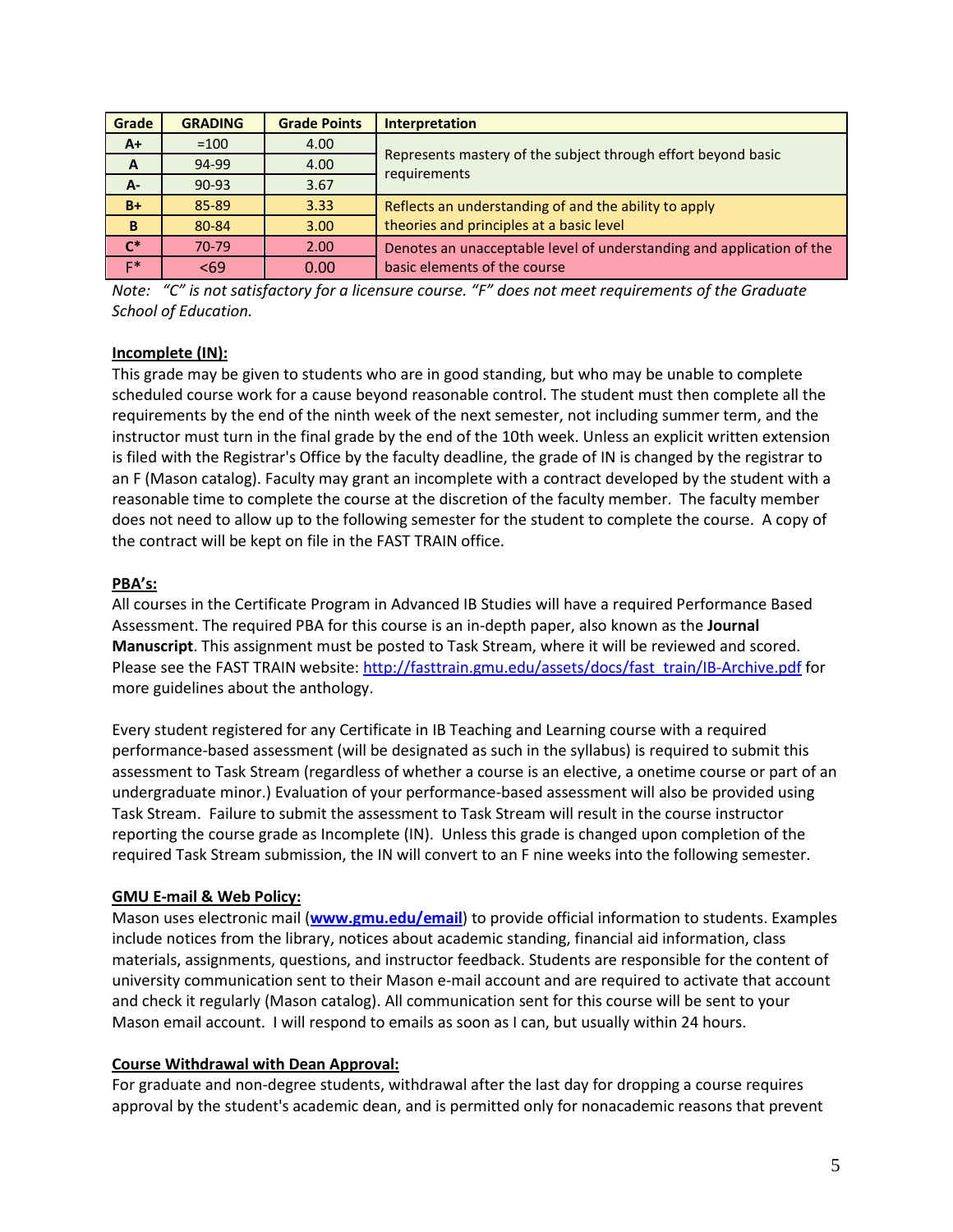course completion (Mason catalog). *Students must contact an academic advisor* in FAST TRAIN to withdraw after the deadline. There is no guarantee that such withdraws will be permitted.

## **Late Work/Submissions:**

At the graduate level all work is expected to be of high quality and submitted on the dates due. *Work submitted late will be reduced one letter grade for every day of delay.*Because we live in uncertain times, if you have any extraordinary circumstances (*think* flood, earthquake, evacuation) that prevent you from submitting your work in a timely manner, it is your responsibility to contact the instructor as soon as possible after the circumstances occur and make arrangements to complete your work. *It is up to the discretion of the instructor to approve the late/makeup work.*

## **Course Requirements:**

All assignments should be turned in on the due date indicated in the schedule via Blackboard **except** for the Project Based Assessment (PBA). The PBA should be uploaded into **Task Stream.** All projects must be typed, in a legible 12-point font, with one-inch margins, and double-spaced. **All writing assignments should be submitted as Word documents so that comments could be put into the document.** Writing quality (including mechanics, organization, and content) is figured into the overall points for each writing assignment, so please proofread carefully. Late papers and projects will not be accepted without penalty, except for in extraordinary circumstances. I am happy to clarify and lend assistance on projects and assignments, but please contact me within a reasonable timeframe.

| <b>Assignments and Evaluation overview</b> |        |                           |                          |  |
|--------------------------------------------|--------|---------------------------|--------------------------|--|
| <b>Assignment</b>                          | $%$ of | <b>Outcomes addressed</b> | Due date                 |  |
|                                            | final  |                           |                          |  |
|                                            | grade  |                           |                          |  |
| Attendance, preparation, and               | 15%    | a,b,c,d                   | <b>Cumulative grade</b>  |  |
| participation                              |        |                           |                          |  |
| <b>Idea Paper</b>                          | 15%    | a,b,c,d,e,f               | <b>July 16, 2015</b>     |  |
| <b>Policy Analysis</b>                     | 20%    | a,b,c,d,e,f               | <b>August 2, 2015</b>    |  |
| <b>Annotated Bibliography and Abstract</b> | 15%    | a,b,c,e                   | September 15, 2014       |  |
| <b>Journal Manuscript (PBA*)</b>           | 35%    | a,b,c,d,e,f               | <b>November 15, 2015</b> |  |
| <b>Total</b>                               | 100%   |                           |                          |  |

### **Assignments and Evaluation:**

\* **Performance Based Assessment-** Must be submitted on TaskStream where it will be marked and stored as part of your IB Archive.

### **Discussion Module Participation Requirements:**

Each week in our class we will have an online group discussion of the readings that are assigned for the module. You are expected to participate in this discussion in a substantive way (by both responding directly to the prompt and by responding to others' comments).

\*\*Please note, as this is an online course, all our discussion will be in the form of the electronic discussion board. It is not acceptable to wait until the end of the week to post your comments as you will not be able to engage fully in the discussion, and others will not have an opportunity to engage with your thoughts and comments. **Each module will begin on a Monday and run through the following**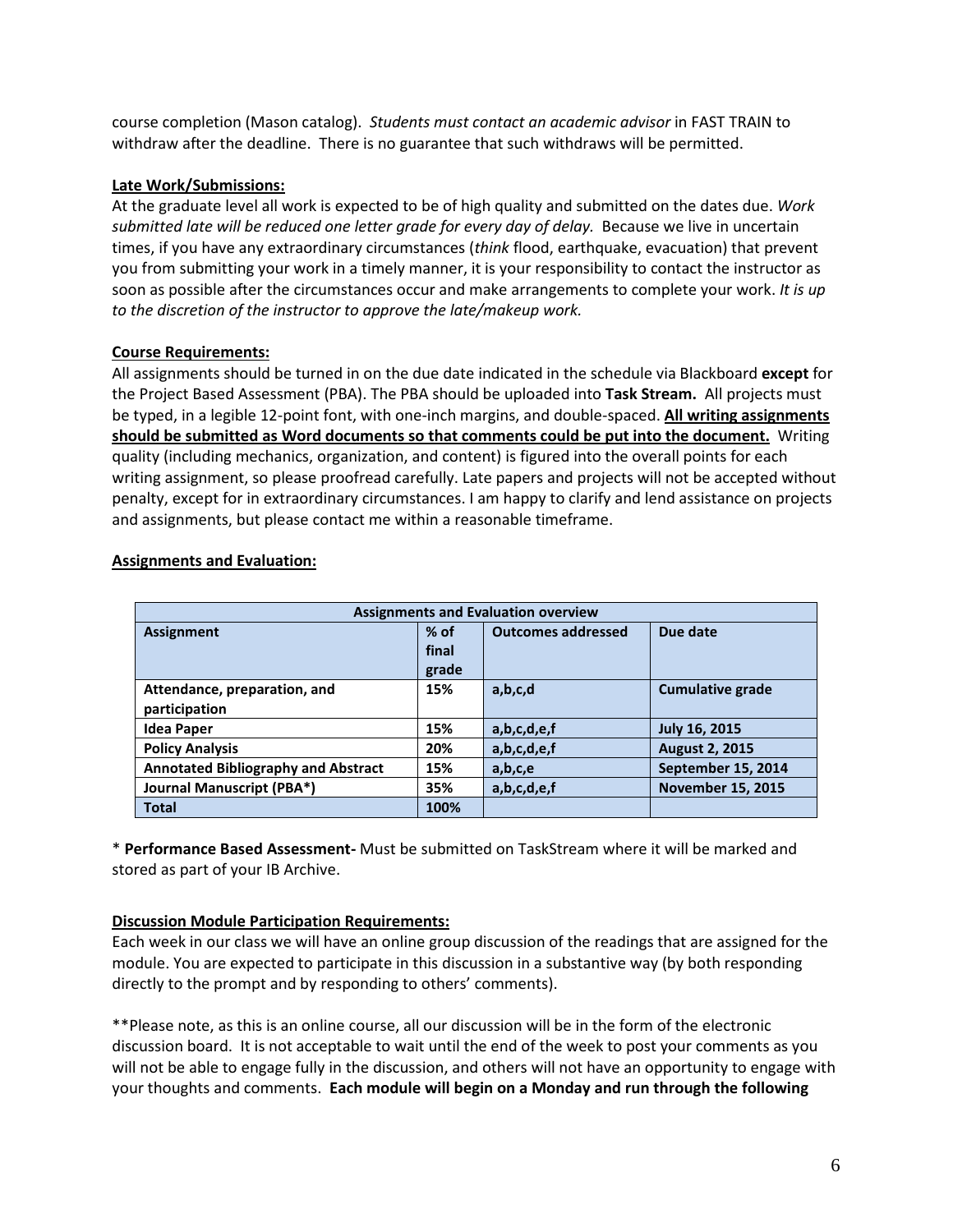**Sunday.** If the task is a required response, you must start posting for each module by *Thursday at noon (EST)* so that the class will have Friday through Monday to engage in conversation.

\*\*Students will be expected to respond to any discussion questions that the instructor posts. Additionally, students should respond to **three** posts from other classmates.

Discussion Board is particularly important in a class such as this as it provides us with a forum for discussion of the topics we will be exploring and an open space to work through our own thoughts and ideas. Some of the richest and most robust discussions I have ever heard (seen) have taken place on a discussion board, and it is my hope that you will actively engage your colleagues in this medium. To provide a bit of a framework for participating in Discussion Board, please see the general "criteria for Blackboard Discussions" below.

**Important Note:** Discussion board for each module will be "open" only during the week that the module is active. You will always be able to go back and read earlier responses, but you will only be able to physically post in that week's discussion board during the week we are working on it.

# **Criteria for Blackboard Discussions**

- 1. Responses to the *initial questions* that I post to start the discussion should be a minimum of one short paragraph and a maximum of two paragraphs unless otherwise noted.
- 2. Each module begins on a Monday. You should *begin* posting by Thursday at noon EST (at the latest). This will give us time to engage in discussion over the remainder of the module.
- 3. Postings should be distributed during the discussion period (not concentrated all on one day or at the beginning and/or end of the period). \*Please note: it is acceptable to post your responses to my initial questions at the same time. However, your responses to your colleagues should be distributed throughout the course of the module and not done in one swoop.
- 4. Avoid postings that are limited to 'I agree' or 'great idea', etc. If you agree (or disagree) with a posting then say why you agree by supporting your statement with concepts from the readings or by bringing in a related example or experience.

\*Please note: it is perfectly fine to send "agree" or "great idea" responses with a brief comment on why you agree (or perhaps disagree). These responses do **not** have to be a paragraph in length.

- 5. Every week you should respond to **each** of the discussion questions that I post. Additionally, you should respond to at least **three** posts from other classmates **unless** otherwise noted in the discussion board prompt.
- 6. Address the questions as much as possible (don't let the discussion stray).
- 7. It is a **good idea** to use quotes from the articles/books that support your postings. Include page numbers when you do quote.
- 8. Bring in related prior knowledge if/when you can (work experience, prior coursework, readings, etc.). This greatly adds to the richness of the conversation.

# **Idea Paper**

This paper is to be to be a space for the student to propose a topic for the final journal manuscript. It should be no more than three pages in length and should discuss the topic, the reasoning for the pursuit of the topic, the application to the student's educational role, and the proposed thesis/direction. It is expected that the student has done a small amount of preliminary research before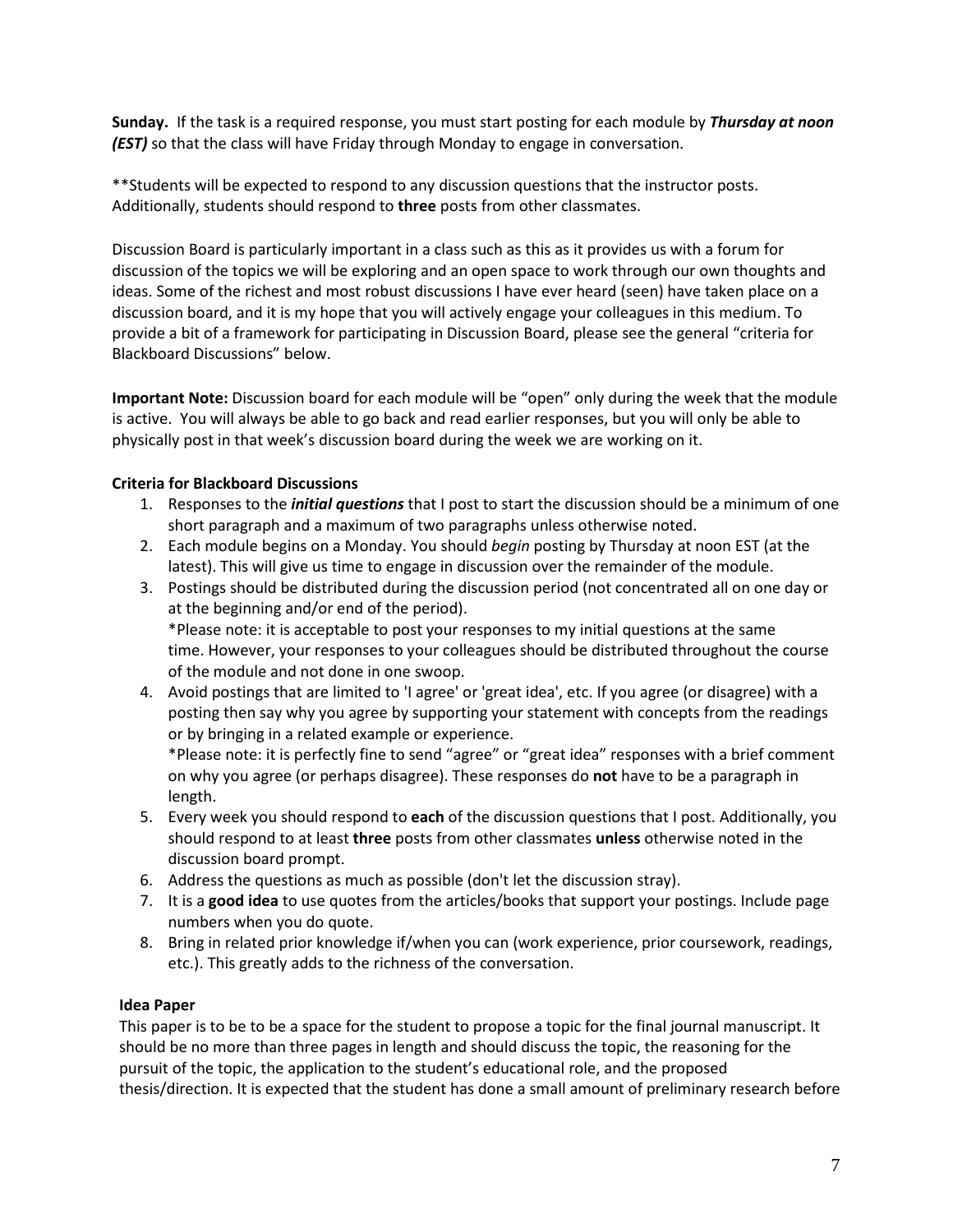writing the proposal and reference are provided. Feedback will be provided from the idea paper and topics will be approved or modifications might be suggested.

|                   | Idea Paper (15% of grade)                                                                                          |                                                                               |                                                                            |                                                                           |
|-------------------|--------------------------------------------------------------------------------------------------------------------|-------------------------------------------------------------------------------|----------------------------------------------------------------------------|---------------------------------------------------------------------------|
|                   | Exemplary                                                                                                          | Proficient                                                                    | <b>Partially proficient</b>                                                | Not proficient                                                            |
| Criteria:         | 3                                                                                                                  | $\overline{2}$                                                                |                                                                            | 0                                                                         |
| Topic Idea x 2    | The project clearly,<br>comprehensively and<br>innovatively addresses<br>the current trend or issue<br>identified. | The project clearly<br>addresses the current<br>trend or issue<br>identified. | The project somewhat<br>addresses the current<br>trend or issue identified | The project does not<br>address the current trend<br>or issue identified. |
| <b>IB Context</b> | Plan shows sophisticated<br>understanding of the IB<br>context.                                                    | Plan shows some<br>understanding of the IB<br>context.                        | Plan shows limited<br>understanding of the IB<br>context.                  | Plan shows little<br>understanding of the IB<br>context.                  |
| Organization      | Work is very clearly<br>organized and very well-<br>written with no<br>significant errors.                         | Work is organized and<br>generally well-written.                              | Organization and errors<br>detract from overall<br>quality.                | Work is disorganized and<br>poorly written.                               |
| <b>References</b> | A range of academic<br>references is used to very<br>good effect.                                                  | Some academic<br>references are<br>included.                                  | Some academic<br>references are<br>included.                               | Academic references are<br>missing or incomplete.                         |

# **Policy Analysis**

Students will select a policy at district, regional, or national level and analyze its impact on IB programmes, professional roles, and student learning. This assignment will be done individually and is meant for students to critically assess how policy impacts programs, students, teachers, and/or organizations. Students are encouraged to seek out sources from various parts of the world and publications if relevant. The paper should be three to five pages in APA format.

|                    | Policy Analysis (20% of grade)                                                                                                                                                                            |                                                                                                                                                                                                  |                                                                                                                                                                                                          |                                                                                                                                                                                           |
|--------------------|-----------------------------------------------------------------------------------------------------------------------------------------------------------------------------------------------------------|--------------------------------------------------------------------------------------------------------------------------------------------------------------------------------------------------|----------------------------------------------------------------------------------------------------------------------------------------------------------------------------------------------------------|-------------------------------------------------------------------------------------------------------------------------------------------------------------------------------------------|
|                    | Exemplary                                                                                                                                                                                                 | <b>Proficient</b>                                                                                                                                                                                | <b>Partially proficient</b>                                                                                                                                                                              | Not proficient                                                                                                                                                                            |
| Criteria:          | 4                                                                                                                                                                                                         | з                                                                                                                                                                                                | 2                                                                                                                                                                                                        |                                                                                                                                                                                           |
| <b>Description</b> | Provides very clear,<br>concise overview of<br>selected policy.                                                                                                                                           | Provides clear overview<br>of selected policy.                                                                                                                                                   | Provides basic overview<br>of selected policy.                                                                                                                                                           | Overview of selected policy<br>is minimal or missing.                                                                                                                                     |
| <b>Analysis</b>    | Provides extensive,<br>detailed analysis of<br>impact on IB<br>programmes,<br>professional roles and<br>student learning.<br>Shows in-depth<br>understanding of both<br>the policy and the IB<br>context. | Provides analysis, in<br>some detail, of impact<br>on IB programmes,<br>professional roles and<br>student learning.<br>Shows sound<br>understanding of both<br>the policy and the IB<br>context. | Provides unclear or<br>incomplete analysis of<br>impact on IB<br>programmes,<br>professional roles and<br>student learning.<br>Shows basic<br>understanding of both<br>the policy and the IB<br>context. | Provides insubstantial<br>analysis of impact on IB<br>programmes, professional<br>roles and student learning.<br>Shows little understanding<br>of either the policy or the IB<br>context. |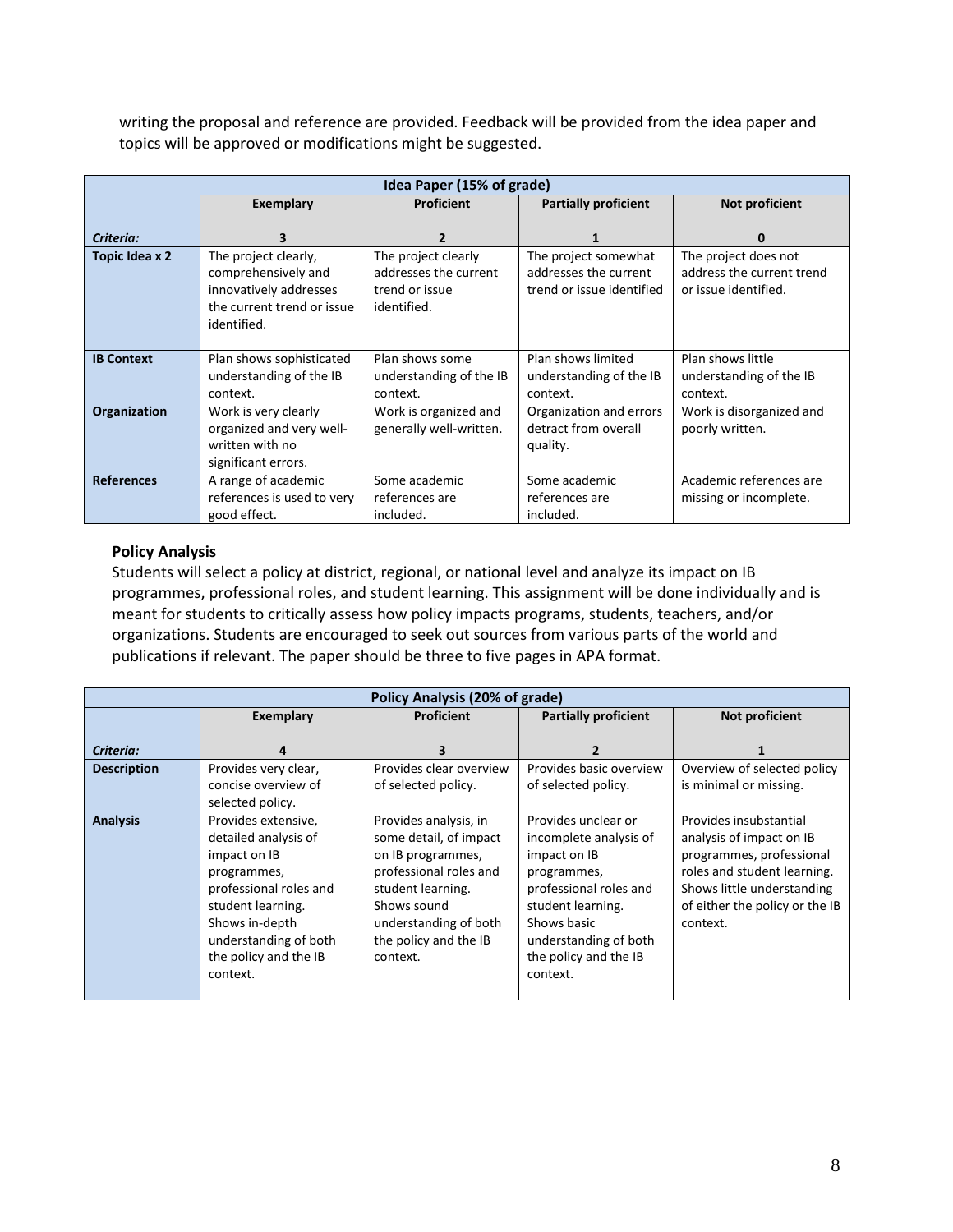| <b>Connections</b> | Is perceptive in<br>identifying implications<br>for own school and<br>classroom, making<br>several specific<br>connections between<br>policy and practice.      | Identifies implications<br>for own school and<br>classroom, making<br>some specific<br>connections between<br>policy and practice. | Identifies some<br>implications for own<br>school and classroom,<br>although connections<br>between policy and<br>practice are superficial. | Makes no substantial<br>connections between policy<br>and practice                       |
|--------------------|-----------------------------------------------------------------------------------------------------------------------------------------------------------------|------------------------------------------------------------------------------------------------------------------------------------|---------------------------------------------------------------------------------------------------------------------------------------------|------------------------------------------------------------------------------------------|
| <b>Reflection</b>  | Provides extensive,<br>thoughtful reflection on<br>own reaction to policy<br>and identifies and<br>examines potential<br>biases.                                | Provides thoughtful<br>reflection on own<br>reaction to policy and<br>identifies potential<br>biases.                              | Provides some<br>reflection on own<br>reaction to policy but<br>does not identify<br>potential biases.                                      | Provides no critical<br>reflection.                                                      |
| <b>Overall</b>     | Very clearly organized<br>and very well-written<br>with no significant errors.<br>A range of academic<br>references used<br>effectively to support<br>analysis. | Clearly organized and<br>well-written with few<br>errors.<br>Academic references<br>used effectively to<br>support analysis.       | Organization and errors<br>detract from overall<br>quality of writing.<br>Some academic<br>references are<br>included.                      | Disorganized and poorly<br>written.<br>Academic references are<br>missing or incomplete. |

## **Annotated Bibliography and Abstract**

This assignment is connected to the PBA and should be done with this assignment in mind. It is designed to get students thinking in the direction of the PBA and allow instructor feedback prior to the final PBA due date. Students should select a topic of relevance around a current trend or issue in IB schools. As students research that topic, they should construct an annotated bibliography of at least 10 sources related to that topic. Sources should be from a variety of scholarly sources in relation to nationality of author, time, and journal and all should be listed with a correct APA citation and brief annotation (one to two paragraphs) explaining the content of the source and the source's connection to the journal manuscript. In addition, students should construct and write an abstract of no more than 200 words describing the content of the journal manuscript. It is suggested that students review abstracts of journal articles for models.

| Annotated Bibliography and Abstract (15% of grade) |                            |                                    |                                    |                                                       |
|----------------------------------------------------|----------------------------|------------------------------------|------------------------------------|-------------------------------------------------------|
|                                                    | Exemplary                  | <b>Proficient</b>                  | <b>Partially proficient</b>        | Not proficient                                        |
|                                                    |                            |                                    |                                    |                                                       |
| Criteria:                                          | З                          | 2                                  | 1                                  | 0                                                     |
| Research                                           | Clear idea of the research | Clear idea of the                  | Research question may              | Research question is hard                             |
| <b>Question &amp;</b>                              | question. Abstract         | research question.                 | be less defined.                   | to ascertain. Abstract is                             |
| <b>Abstract</b>                                    | provides detailed          | Abstract is clear and              | Abstract leaves                    | very unclear.                                         |
|                                                    | information and is well-   | provides a good map of             | questions that need to             |                                                       |
|                                                    | written.                   | paper.                             | be answered.                       |                                                       |
|                                                    | At least 10 sources are    | At least 8 sources are             | At least 6 sources are             | <6 sources are provided                               |
| <b>Required</b>                                    | provided and annotated.    | provided and                       | provided and                       | and annotated.                                        |
| <b>Sources</b>                                     |                            | annotated.                         | annotated.                         |                                                       |
| <b>APA Format</b>                                  | Correct APA style is used. | Minor mistakes using<br>APA style. | Minor mistakes using<br>APA style. | Mistakes made using APA<br>style make it difficult to |
|                                                    |                            |                                    |                                    | determine where the                                   |
|                                                    |                            |                                    |                                    | source was found.                                     |
|                                                    |                            |                                    |                                    |                                                       |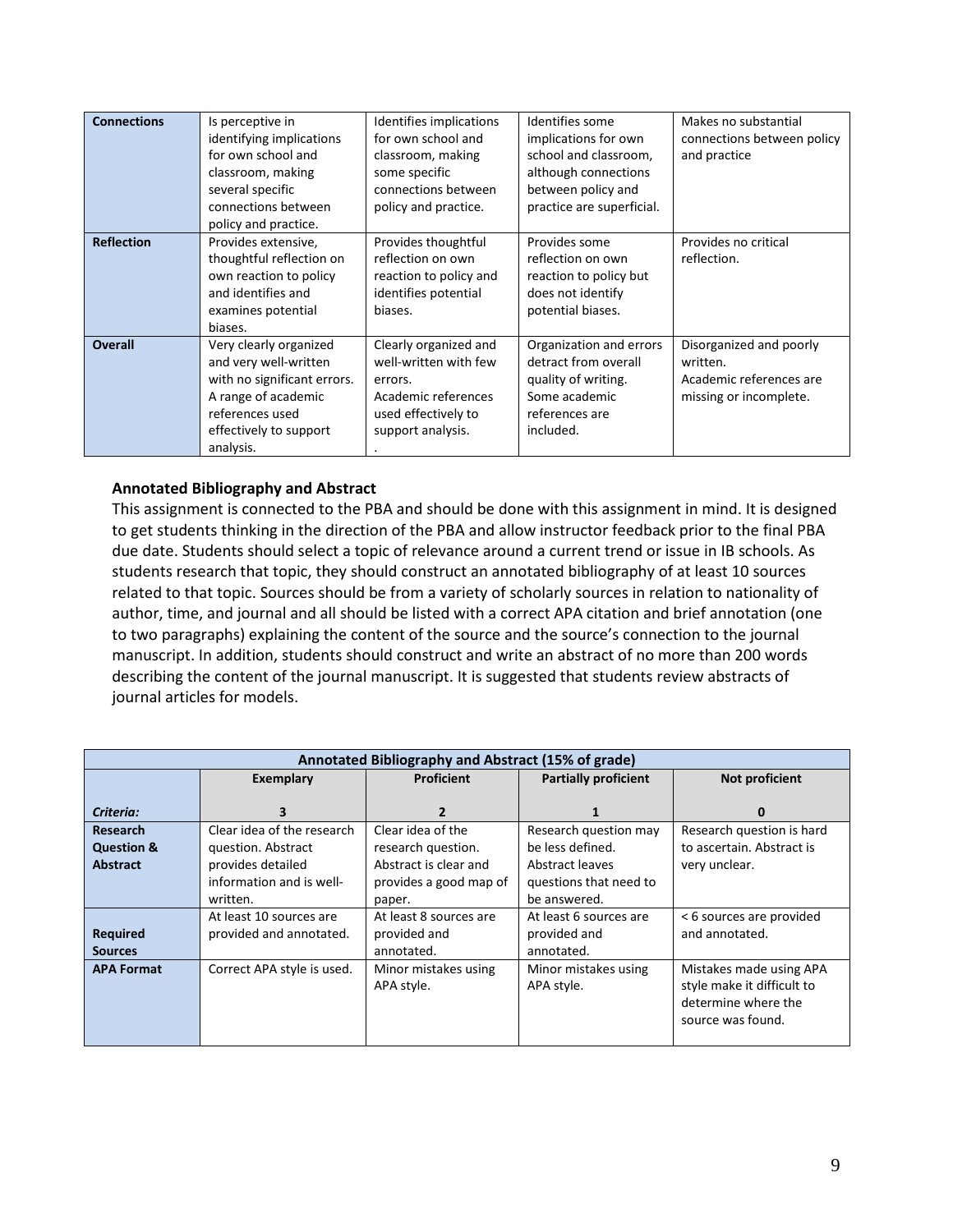| <b>Annotations</b> | Annotations show that<br>the writer clearly | Annotations show that<br>the writer understood | Annotations may be<br>less clear about the | Some annotations<br>problematic either in |
|--------------------|---------------------------------------------|------------------------------------------------|--------------------------------------------|-------------------------------------------|
|                    | understood articles and                     | articles and mostly                            | connections between                        | connection between                        |
|                    | connects them to their                      | connects them to their                         | the research question                      | research question or how                  |
|                    | research question as well                   | research question as                           | or how sources were                        | they were evaluated as                    |
|                    | as evaluated it as                          | well as evaluated it as                        | evaluated for                              | scholarship.                              |
|                    | scholarship.                                | scholarship.                                   | scholarship.                               |                                           |
| <b>Overall</b>     | Very clearly organized                      | Clearly organized and                          | Organization and errors                    | Disorganized and poorly                   |
|                    | and very well-written                       | well-written with few                          | detract from overall                       | written.                                  |
|                    | with no significant errors.                 | errors.                                        | quality of writing.                        | Academic sources are                      |
|                    | A range of academic                         | Academic sources used                          | Sources may all be from                    | incomplete, out of date, or               |
|                    | sources used effectively.                   | effectively.                                   | same place.                                | disconnected.                             |
|                    |                                             |                                                |                                            |                                           |

#### **Journal Manuscript**

This project is to be designed in conjunction with the instructor and should be relevant to the educational role of the participant. The student will select a topic of relevance around a current trend or issue in IB schools, research that topic and craft a publishable quality paper of 4,000-6,000 words including references. There are two goals for this exercise: 1) to encourage students to think about the course readings and to his/her own experiences in the program in greater depth and 2) to help develop how to express ideas and defend them with appropriate supporting material.

Your final submission will also include a **separate** two page written reflection concerning the process of writing this manuscript as well as any changes you might have decided to make after submitting your annotated bibliography and abstract.

| Journal Manuscript (35% of grade)                                         |                                                                                                                                                                                 |                                                                                                                                                                                 |                                                                                                                                                                                         |                                                                                                                                                                         |
|---------------------------------------------------------------------------|---------------------------------------------------------------------------------------------------------------------------------------------------------------------------------|---------------------------------------------------------------------------------------------------------------------------------------------------------------------------------|-----------------------------------------------------------------------------------------------------------------------------------------------------------------------------------------|-------------------------------------------------------------------------------------------------------------------------------------------------------------------------|
|                                                                           | <b>Exemplary</b>                                                                                                                                                                | Proficient                                                                                                                                                                      | <b>Partially proficient</b>                                                                                                                                                             | Not proficient                                                                                                                                                          |
| Criteria:                                                                 | 4                                                                                                                                                                               | 3                                                                                                                                                                               | $\overline{2}$                                                                                                                                                                          | 1                                                                                                                                                                       |
| <b>Rationale</b>                                                          | Rationale for the significance<br>or importance of the project<br>is clear and examples and/or<br>justification are articulated<br>clearly.                                     | Rationale for the<br>significance or<br>importance of the<br>project is identified and<br>adequately articulated.                                                               | Rationale for the<br>significance or<br>importance of the<br>project is provided but<br>lacks clarity.                                                                                  | Rationale for the<br>significance or importance<br>of the project is missing or<br>very unclear.                                                                        |
| <b>Connections</b><br>to Current<br><b>Trend or</b><br><b>Issue in IB</b> | Provides extensive, detailed<br>analysis of impact on IB<br>programmes, professional<br>roles and/or student learning.<br>Shows in-depth<br>understanding of the IB<br>context. | Provides analysis, in<br>some detail, of impact<br>on IB programmes,<br>professional roles<br>and/or student<br>learning.<br>Shows sound<br>understanding of the IB<br>context. | Provides unclear or<br>incomplete analysis of<br>impact on IB<br>programmes,<br>professional roles<br>and/or student<br>learning.<br>Shows basic<br>understanding of the IB<br>context. | Provides insubstantial<br>analysis of impact on IB<br>programmes, professional<br>roles and/or student<br>learning.<br>Shows little understanding<br>of the IB context. |
| <b>Connections</b><br>to Literature<br>and<br><b>Research</b>             | The project establishes clear<br>and accurate connections to<br>readings/research.                                                                                              | The project generally<br>establishes connections<br>to the readings/<br>research.                                                                                               | The project establishes<br>some connections to<br>the readings/research.                                                                                                                | The project outlines the<br>project but does not<br>provide clear connections<br>to readings/research.                                                                  |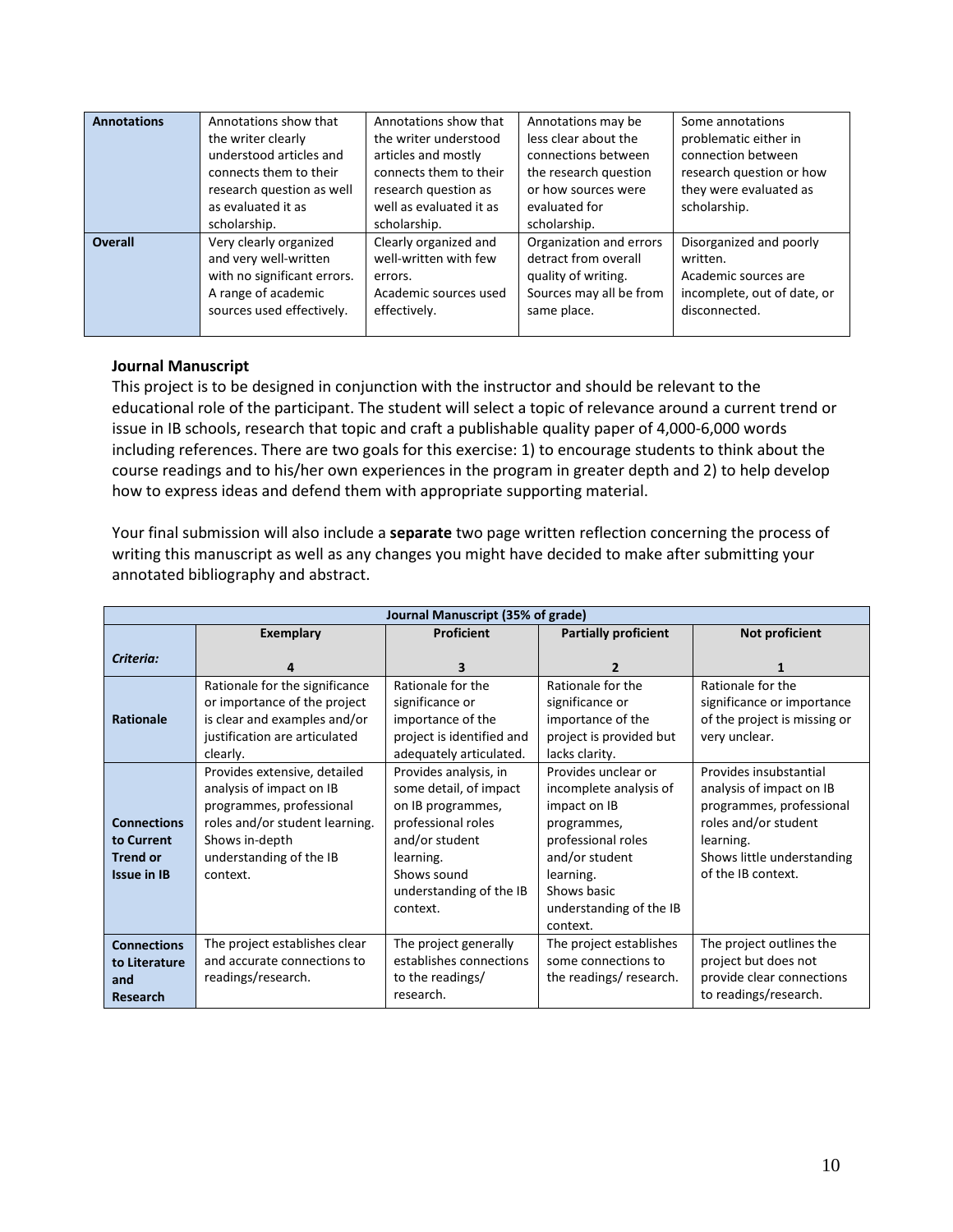| Language<br>/Writing                 | Author makes no, or very few,<br>errors in grammar, spelling or<br>mechanics. Uses language<br>masterfully to express ideas.<br>Writing is clearly at the<br>graduate level and shows<br>careful editing                         | Author makes minimal<br>to few errors in<br>grammar, mechanics or<br>spelling. Uses language<br>with elaboration to<br>express ideas. Writing<br>is generally at the<br>graduate level, but may<br>benefit from more<br>careful editing.                                                                | Author makes some<br>errors in grammar,<br>mechanics or spelling<br>that distracts the<br>reader from the<br>content. Uses language<br>that is appropriate but<br>may not be fluent or<br>engaging. Writing<br>approaches that of<br>graduate level quality,<br>but may need<br>additional<br>development. | Author makes more than 5<br>errors in grammar,<br>mechanics or spelling that<br>distract the reader from the<br>content, or there are error<br>patterns evident. Writing is<br>not at the level of graduate<br>work.                                                                                                                                                        |
|--------------------------------------|----------------------------------------------------------------------------------------------------------------------------------------------------------------------------------------------------------------------------------|---------------------------------------------------------------------------------------------------------------------------------------------------------------------------------------------------------------------------------------------------------------------------------------------------------|------------------------------------------------------------------------------------------------------------------------------------------------------------------------------------------------------------------------------------------------------------------------------------------------------------|-----------------------------------------------------------------------------------------------------------------------------------------------------------------------------------------------------------------------------------------------------------------------------------------------------------------------------------------------------------------------------|
| <b>Critical</b><br><b>Reflection</b> | The author includes a rich<br>reflection that draws clear<br>conclusions, and explains a<br>personal understanding of<br>growth in the topic and its<br>connections and applications<br>to the author's professional<br>context. | The author has<br>included a reflection at<br>the conclusion that<br>generally is reflective in<br>nature, however, more<br>elaboration or personal<br>understanding and<br>growth in the topic and<br>its connection to the<br>author's professional<br>context would<br>strengthen the<br>reflection. | The author appears to<br>be making meaning of<br>the project, but the<br>reflection may need<br>further elaboration to<br>articulate the author's<br>personal understanding<br>and growth in the topic<br>and/or its connection<br>to the author's<br>professional context.                                | The author has reported<br>information without<br>elaboration or has drawn<br>conclusions without<br>justification. There is a<br>brief reflection only, or the<br>reflection does not<br>articulate the author's<br>personal understanding and<br>growth in the topic as a<br>result of this study, or<br>present a connection to the<br>author's professional<br>context. |
| <b>Overall</b>                       | Very clearly organized and<br>very well-written with no<br>significant errors.<br>A range of academic<br>references used effectively to<br>support analysis.                                                                     | Clearly organized and<br>well-written with few<br>errors.<br>Academic references<br>used effectively to<br>support analysis.                                                                                                                                                                            | Organization and errors<br>detract from overall<br>quality of writing.<br>Some academic<br>references are<br>included.                                                                                                                                                                                     | Disorganized and poorly<br>written.<br>Academic references are<br>missing or incomplete.                                                                                                                                                                                                                                                                                    |

# **Class Schedule**

| <b>Module 1</b>        | International schools and the IB                                           |  |  |
|------------------------|----------------------------------------------------------------------------|--|--|
| <b>Dates</b>           | June $29 -$ July 5                                                         |  |  |
| <b>Readings</b>        | Pearce Chapters 1, 2, and 9                                                |  |  |
| <b>Assignments due</b> | Post self-introduction (by noon July 1st)<br>Participate in discussion one |  |  |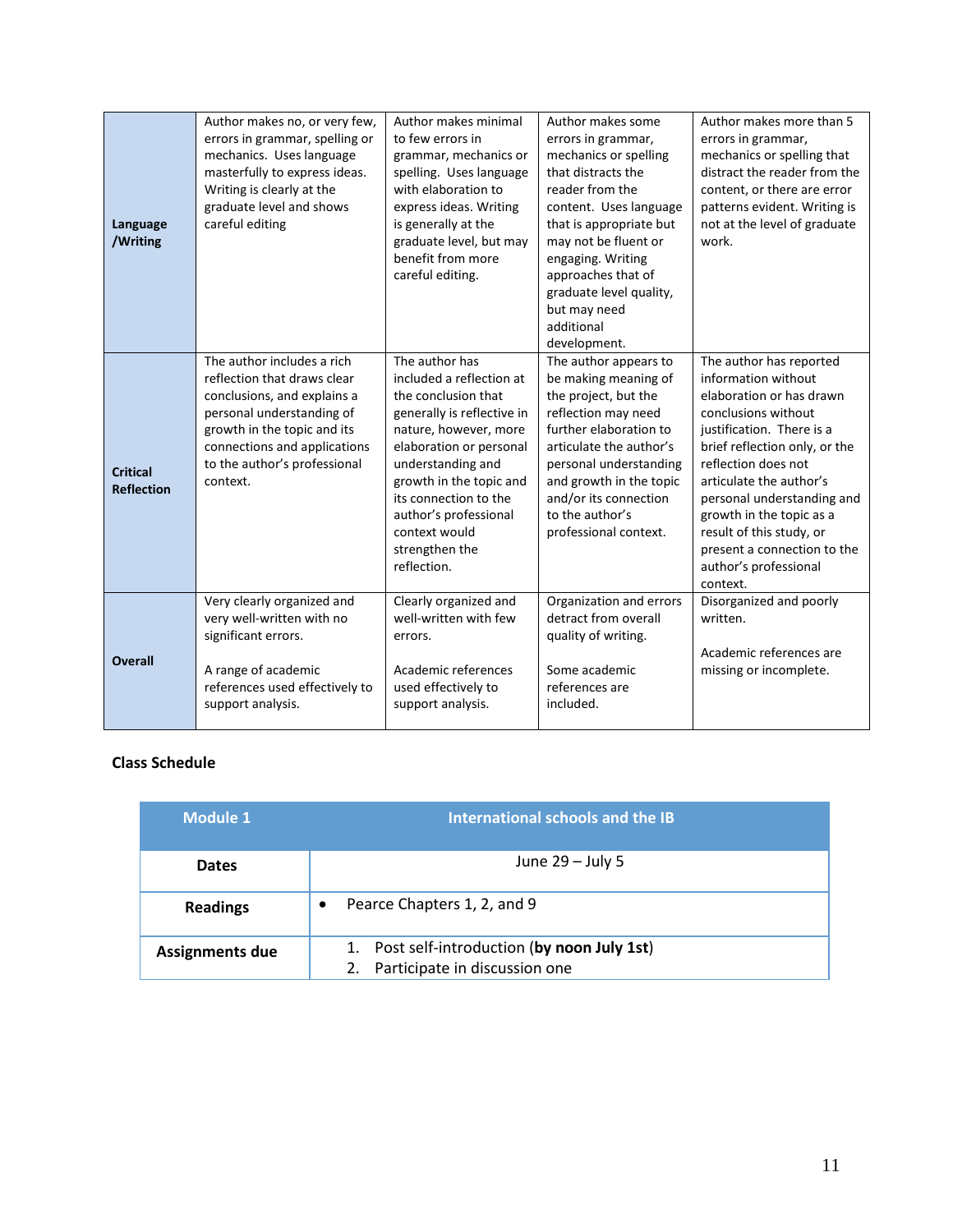| <b>Module 2</b>        | <b>National schools and the IB</b>                                                                                                                                              |
|------------------------|---------------------------------------------------------------------------------------------------------------------------------------------------------------------------------|
| <b>Dates</b>           | July $6 -$ July 12                                                                                                                                                              |
| <b>Readings</b>        | Taking the DP Forward Chapter 6 (on Bb)<br>From International Schools to Inner-City Schools: The First Principles<br>of the International Baccalaureate Diploma Program (on Bb) |
| <b>Assignments due</b> | Participate in discussion two<br>2. Participate in synchronous session this week (Time and Date<br>TBD)                                                                         |

| Module 3               | International education and international-mindedness                                                            |
|------------------------|-----------------------------------------------------------------------------------------------------------------|
| <b>Dates</b>           | July 13 - July 19                                                                                               |
| <b>Readings</b>        | Pearce Chapters 6 and 7<br>International Mindedness: Moving from the Abstract to<br>٠<br>Implementation (on Bb) |
| <b>Assignments due</b> | Participate in discussion three<br>2. Idea Paper due by 11:59 p.m. on July $16^{th}$                            |

| <b>Module 4</b>        | <b>Language policies</b>                                     |
|------------------------|--------------------------------------------------------------|
| <b>Dates</b>           | July 20 - July 26                                            |
| <b>Readings</b>        | Pearce Chapter 5<br>Acquiring Languages (on Bb)<br>$\bullet$ |
| <b>Assignments due</b> | 1. Participate in discussion four                            |